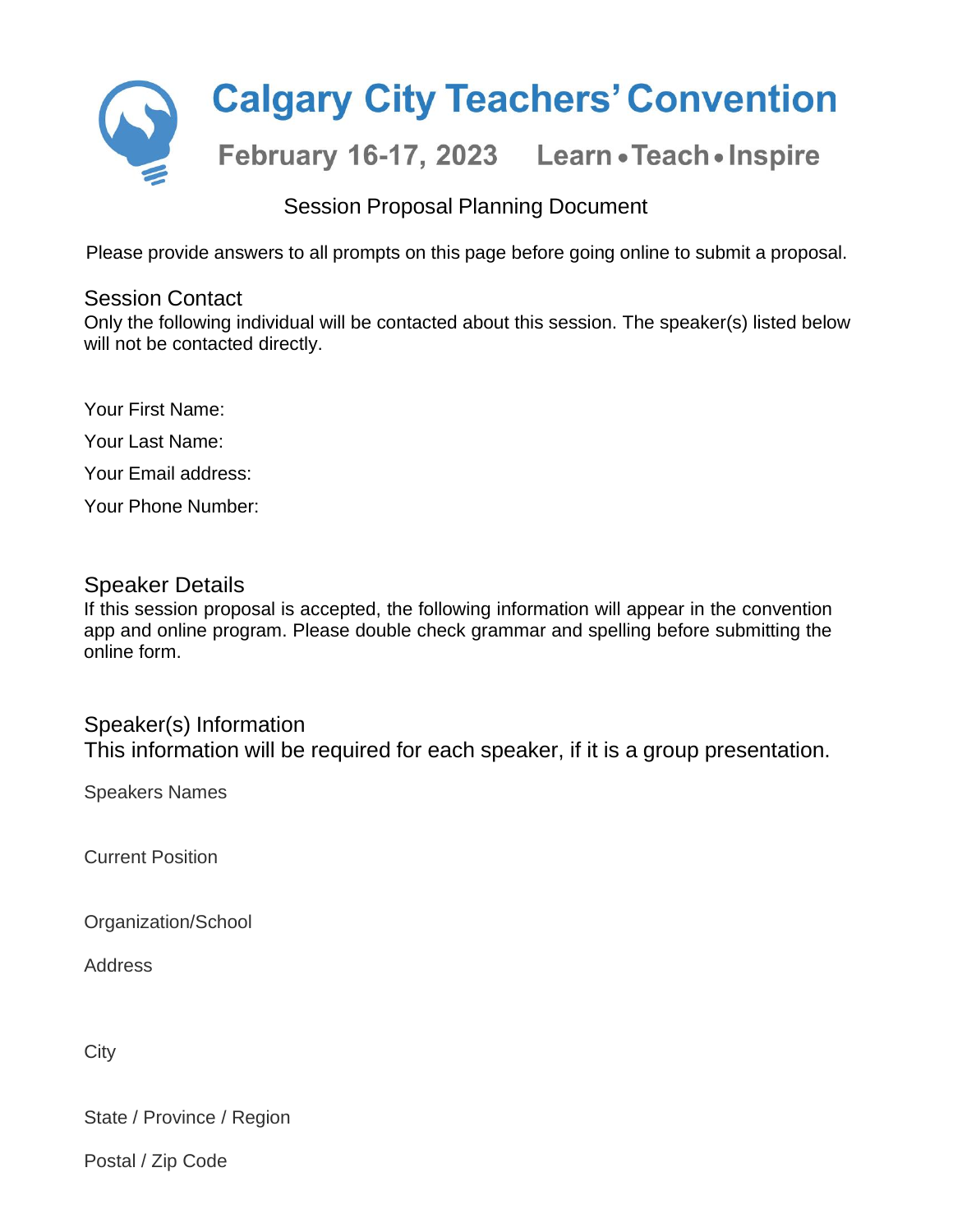Phone

Email

Presenter Bio (Max 150 words)

Presenter's Photo (To be uploaded)

**If URLs are provided these links will be included on the speaker's bio page on the event**

**website.**

Facebook

**Twitter** 

LinkedIn

YouTube

Instagram

Website URL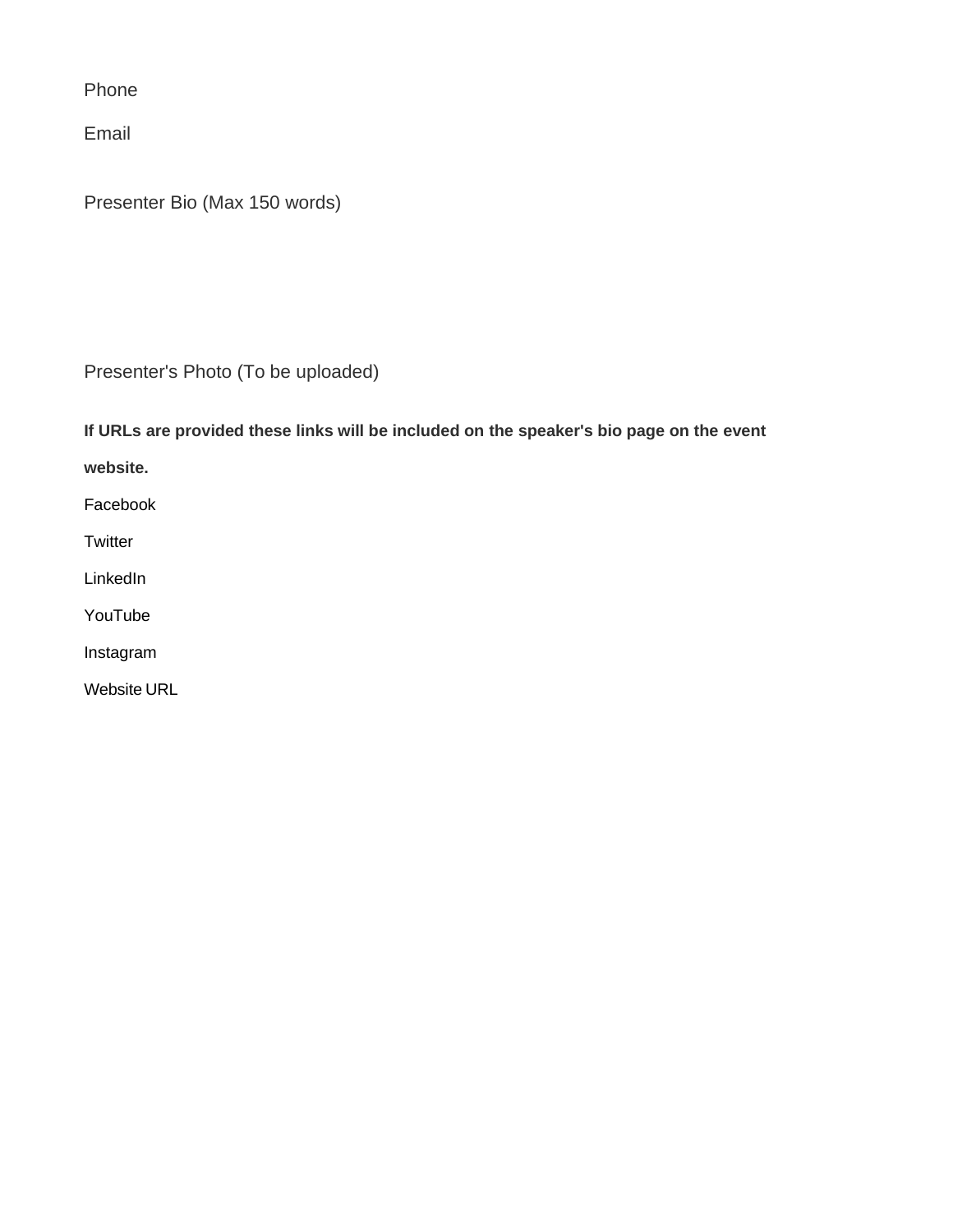Have you presented at Calgary City Teachers' Convention in the past? Yes No

How many times?

Are you also an exhibitor?

Yes No

# Expenses

Do you require substitute teacher release time?

Yes No

What school district do you teach in?

Approximate cost?

Travel and Expenses

**Costs affiliated with travel, expenses and accommodations MUST be pre-approved by the CCTCA and agreed upon prior to the speaking engagement. Any travel, expenses and accommodations which are not pre-approved and agreed upon prior to the speaking engagement will be the responsibility and at the sole expense of the Speaker.**

Do you require travel expenses? Your travel must be more than 100 kms to qualify. Yes No Driving From Where? Flight Required

Yes No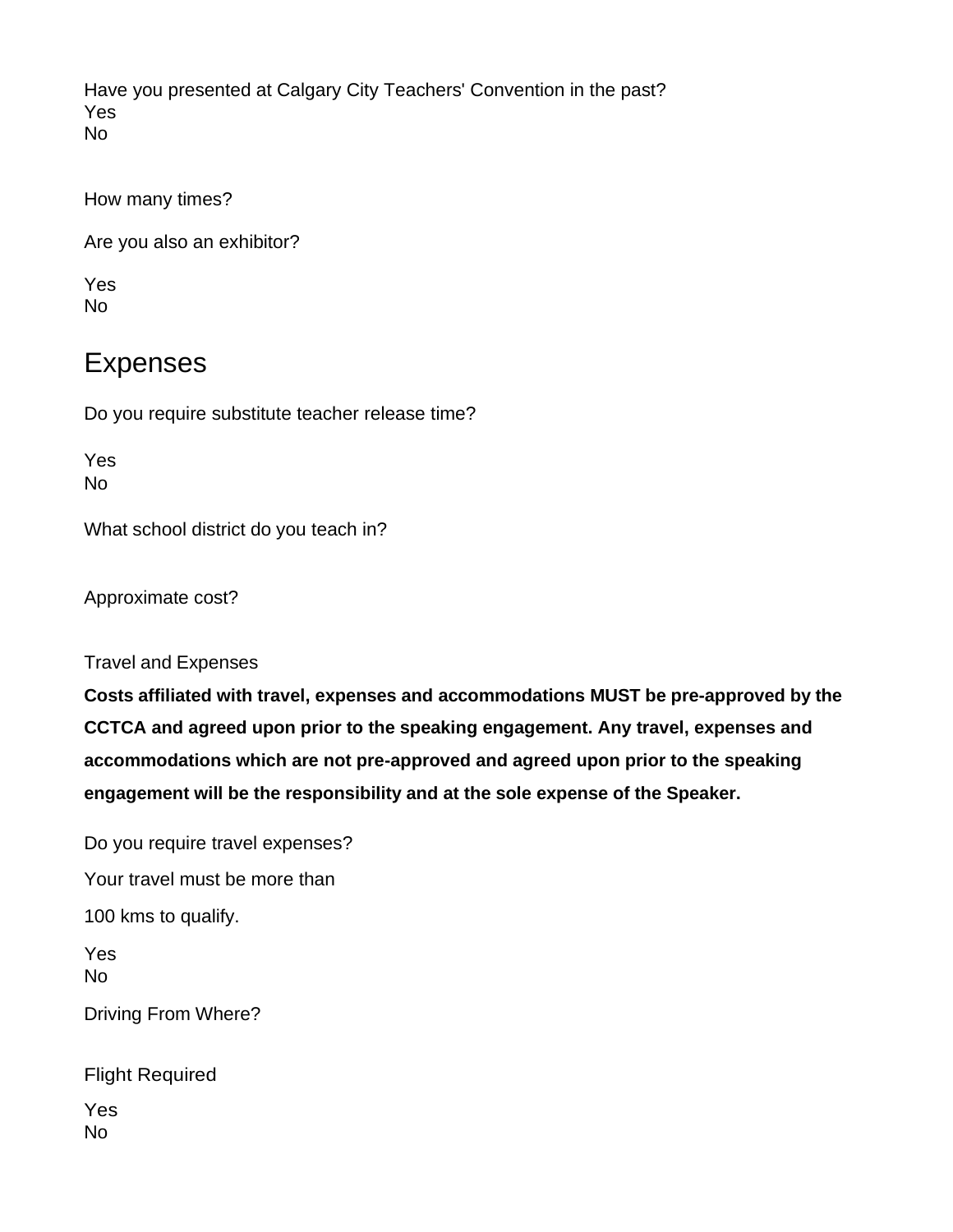Flight From Where?

## **Accommodation**

Note to reader: For speakers traveling from outside of Calgary and district (more than 100 kms) CCTCA may provide one night accommodation at the Hyatt Regency Calgary before or after your speaking engagement. If a speaker has multiple sessions, additional room nights may be negotiated.

Please check preferred date for your hotel accommodation

February 15 February 16 February 17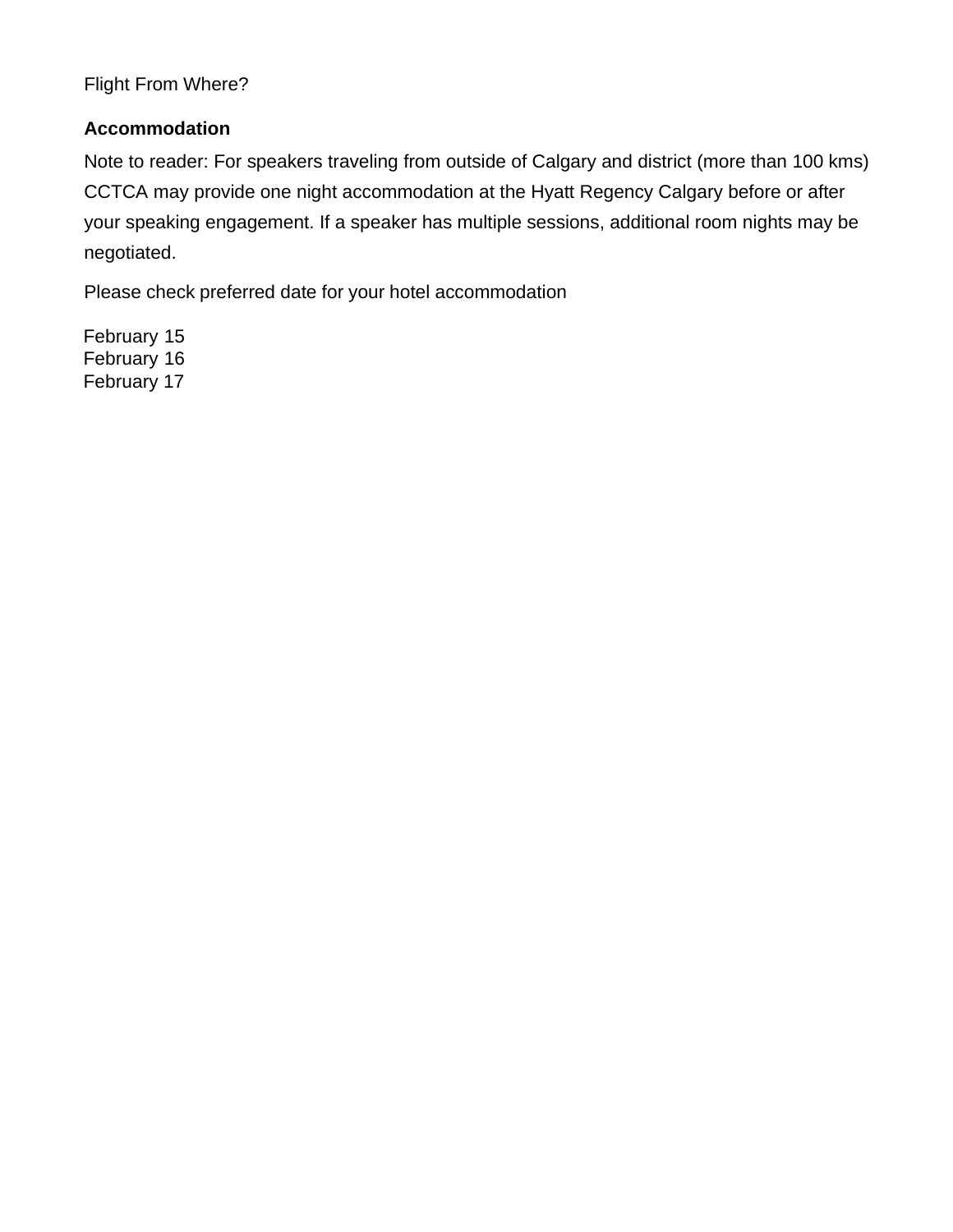# Session Title

What's in a name? A lot. With hundreds of sessions to choose from, your session title needs to be eye-catching to be effective. Session Title:

# Session Length

We offer four general types of sessions to meet different teaching and learning goals:

- 60 min session- A 60 minute session that provides adequate time to introduce and explore a unit, novel idea, or pedagogical approach.
- Half Day Workshops A half day workshop which includes lots of time for a combination of presentation, discussion, and active teacher participation.
- Full day Workshop A full day seminar organized around a particular theme or subject which includes ample time for teachers to work with presenters to fully explore a topic and to collaborate with colleagues so knowledge can be transferred back to their school contexts. *Full Day Workshops will run from 09:00- 15:00 and should include lunch and breaks, as needed.*

Which of the following formats best aligns with the learning outcomes of your session? (Choose one):

 $\square$  60 min session  $\Box$  Half Day Workshop □ Full Day Workshop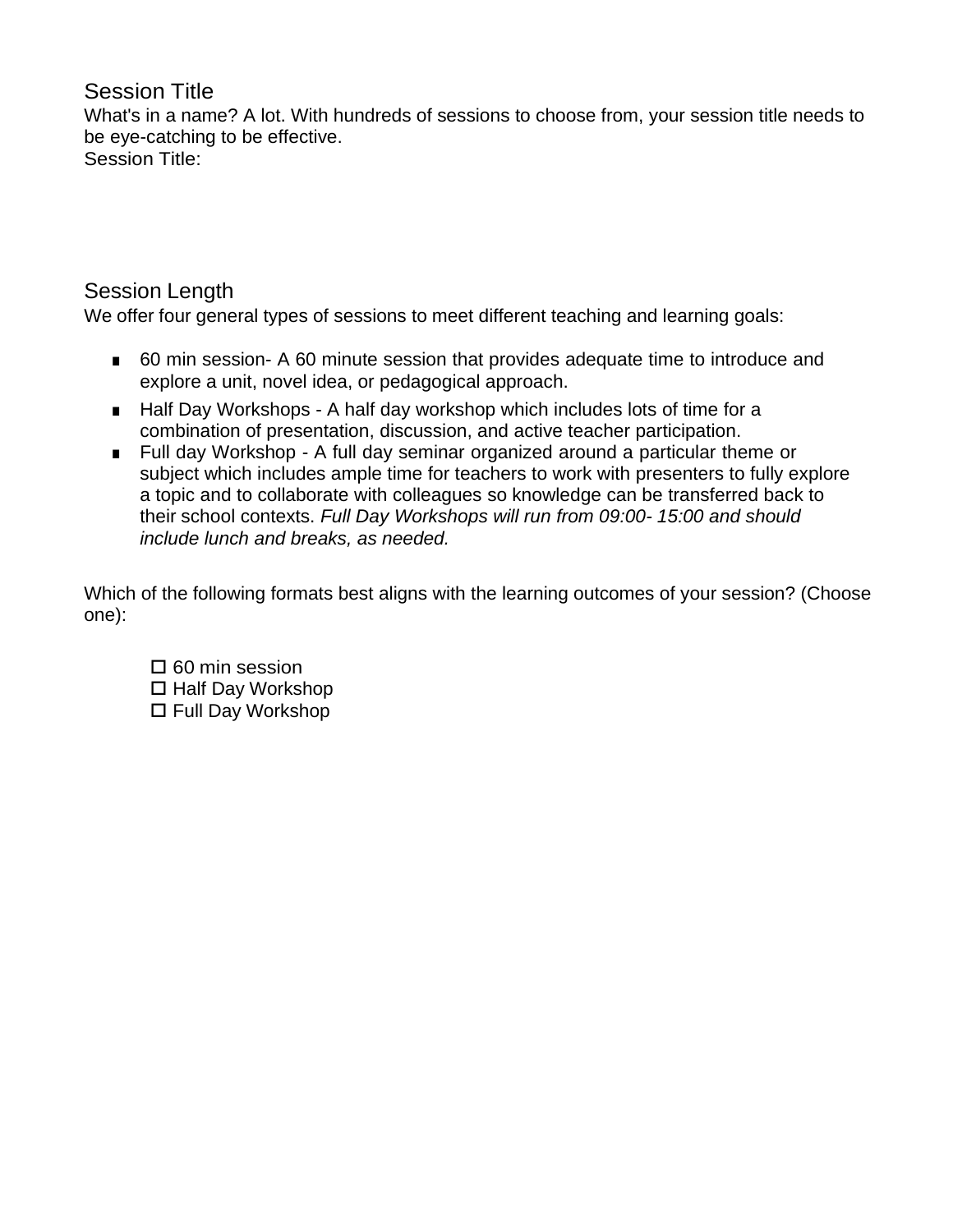# Subject and Audience Links

In the convention app and online program, teachers will find your session by applying subject and audience filters to the full list of over 400 sessions.

Please identify a maximum of 3 subject links which connect most closely to your session's objectives.

Choose all audience links that apply.

# Subject Areas (Choose a maximum of 3):

Administration and School Leadership Art (TQS 3) Assessment (TQS 3) Career and Technology Studies and Foundations (TQS 3) Curriculum and Pedagogy (TQS 3) Diversity, Equity & Human Rights (TQS/LQS 4) Drama and Dance (TQS 3) Educational Research (TQS/LQS 2) English Language Learning (TQS/LQS 4) Environmental and Outdoor Education (TQS 3) Religious and Moral Education (TQS 3) French and International Languages Guidance and Student Support Services Holistic Health Inclusive Education (TQS/LQS 4)

Indigenous Education (TQS/LQS 5) Language Arts and Literacy (TQS 3) Learning Commons and Makerspaces (TQS 3) Mathematics and Numeracy (TQS 3) Music and Band (TQS 3) Physical Education (TQS 3) Retirement Planning (TQS 6) School Leadership (LQS 1-9) Science (TQS 3) Social Studies (TQS 3) Special Education (TQS 3) Teacher Wellness (TQS 6) Teacher Career (TQS 6) Technology (TQS/LQS 2)

Target Audience (Choose all that apply):

Early Childhood Education - Pre K-Kindergarten Division 1 (Gr 1-3) Division 2 (Gr 4-6) Division 3 (Gr 7-9) Division 4 (Gr 10-12) Administration

Ideal Audience Size: (choose the one which best suits your presentation)

50 100 100+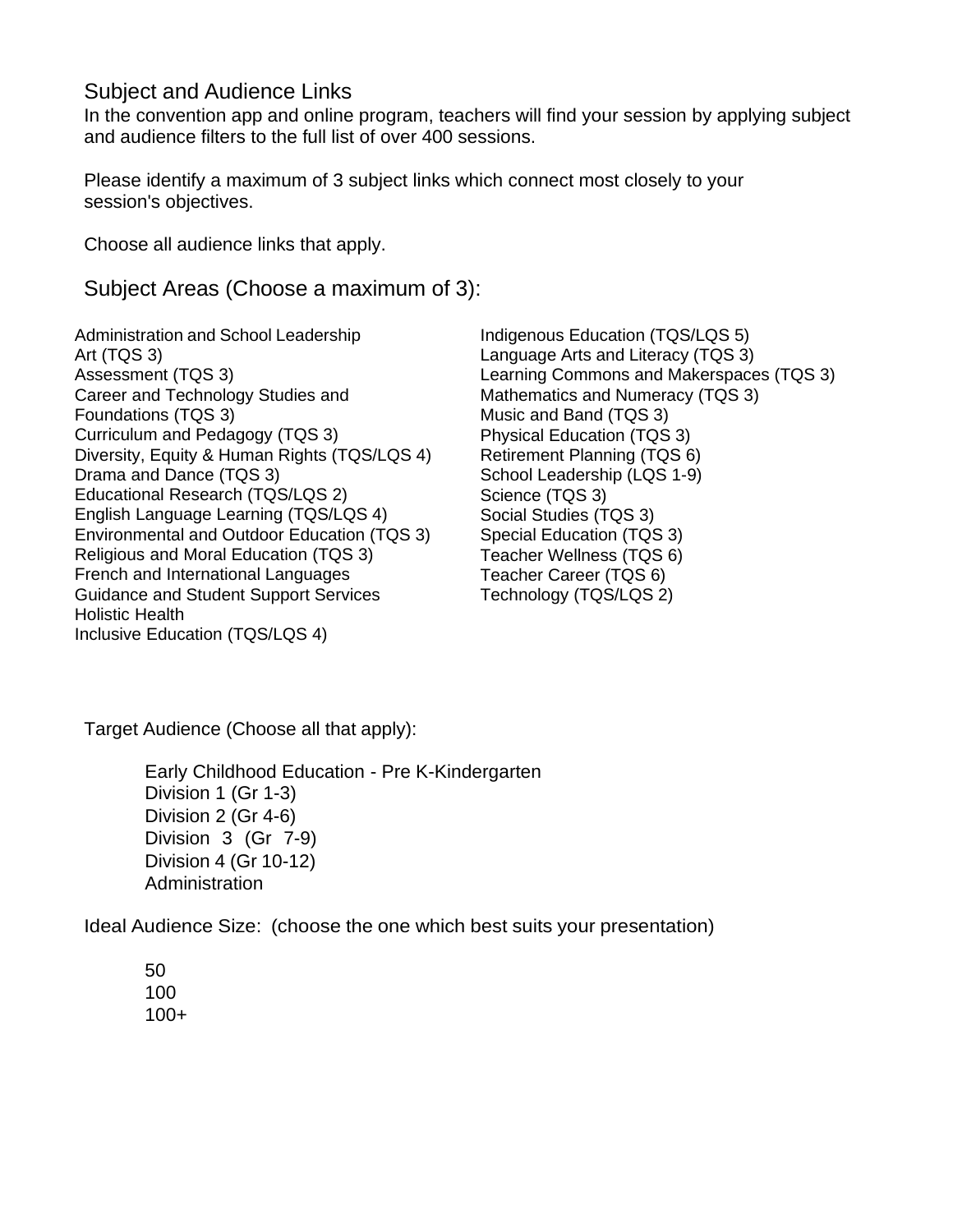# Session Description & Details

This information will be included in the convention app and online program listings. Please limit your description to 125 words maximum. Longer descriptions will be redacted. Please be aware that the use of symbols other than letters, numbers, and standard punctuation can produce errors. Please do not use quotation marks, bullets, or accents.

Session Description (125 words maximum):

Please compose a 280 character Tweet that we can send out to generate interest in your session. Please remember to include your twitter handle and #CCTC2023 in your tweet.

## Room and Venue Considerations

Providing the following information helps us better schedule sessions and coordinate with our venues and service providers. We do our best to respect requests, but rely on our speakers to be flexible.

If this session will be held at a location other than the TELUS Convention Centre, Hyatt Regency Hotel, please provide the location, address, and directions here:

## Room Arrangement

For longer workshops and sessions with a hands-on components we recommend an arrangement of tables and chairs.

Room Arrangement (Please choose one):

**Lecture** Round tables with chairs

Other room considerations (Please specify):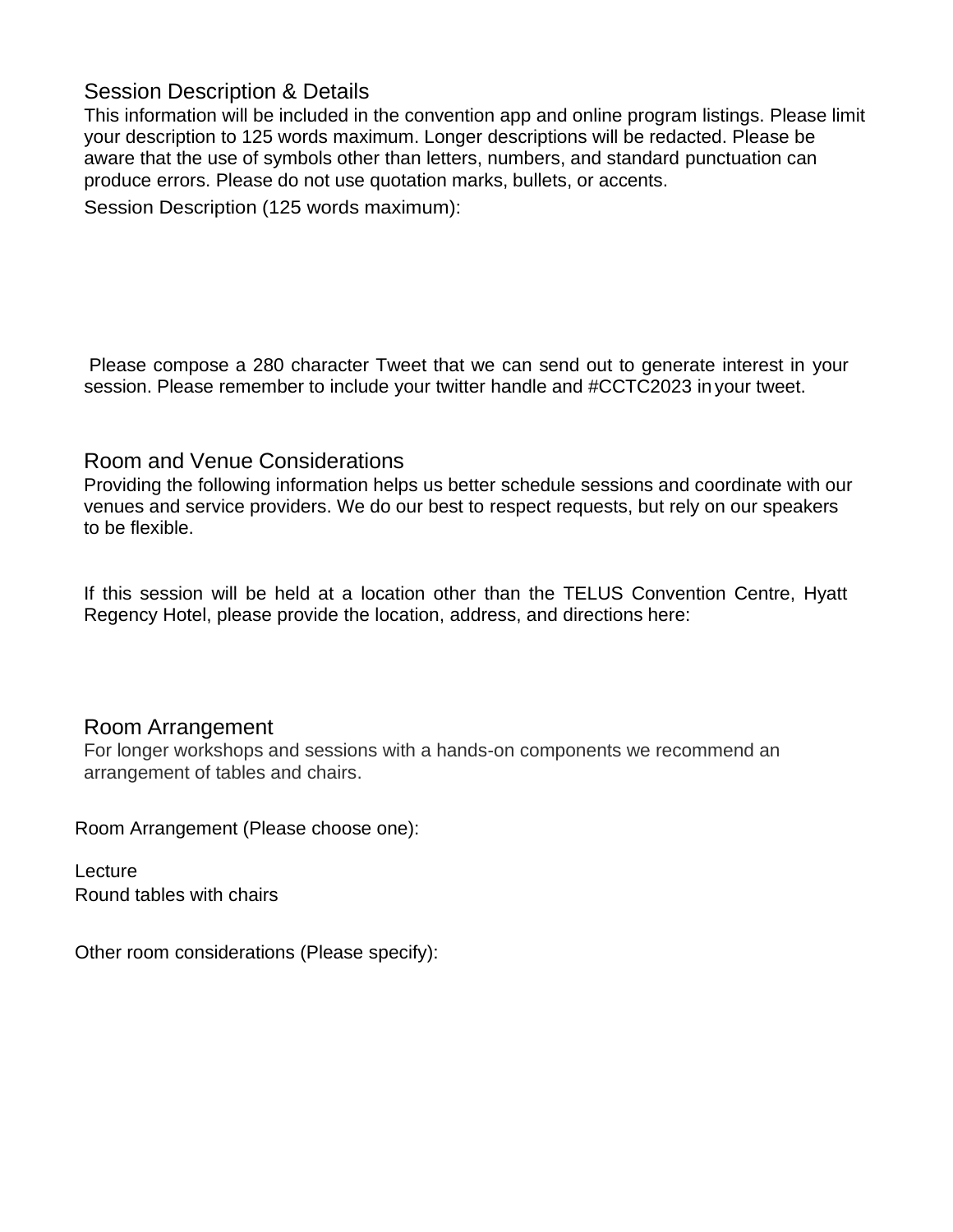# Audio Visual Requests

We provide a LCD project and screen. We provide a podium and hand-held microphone for rooms with larger seating capacities (exceeding audience capacity of 50). We DO NOT supply computers, each presenter is responsible to bring their laptop.

We provide wireless internet at our main convention sites.

Speakers are advised to download any YouTube videos they want to use in presentations using KeepVid or a similar on line tool. We also recommend that speakers bring back-up copies of their presentations saved on USB flash drives in case their laptop or device does not connect to projectors provided.

Speakers are responsible to bring any adaptors needed to connect their laptops or digital devices to the LCD projectors in the room.

AV requirements (in addition to provided AV, LCD projectors, screens, podium/mic) (Please choose all that apply) Speakers that connect to laptop/device

 $\Box$  Lapel mic or head set for room settings greater than 25  $\Box$  Other Other AV needs (please specify)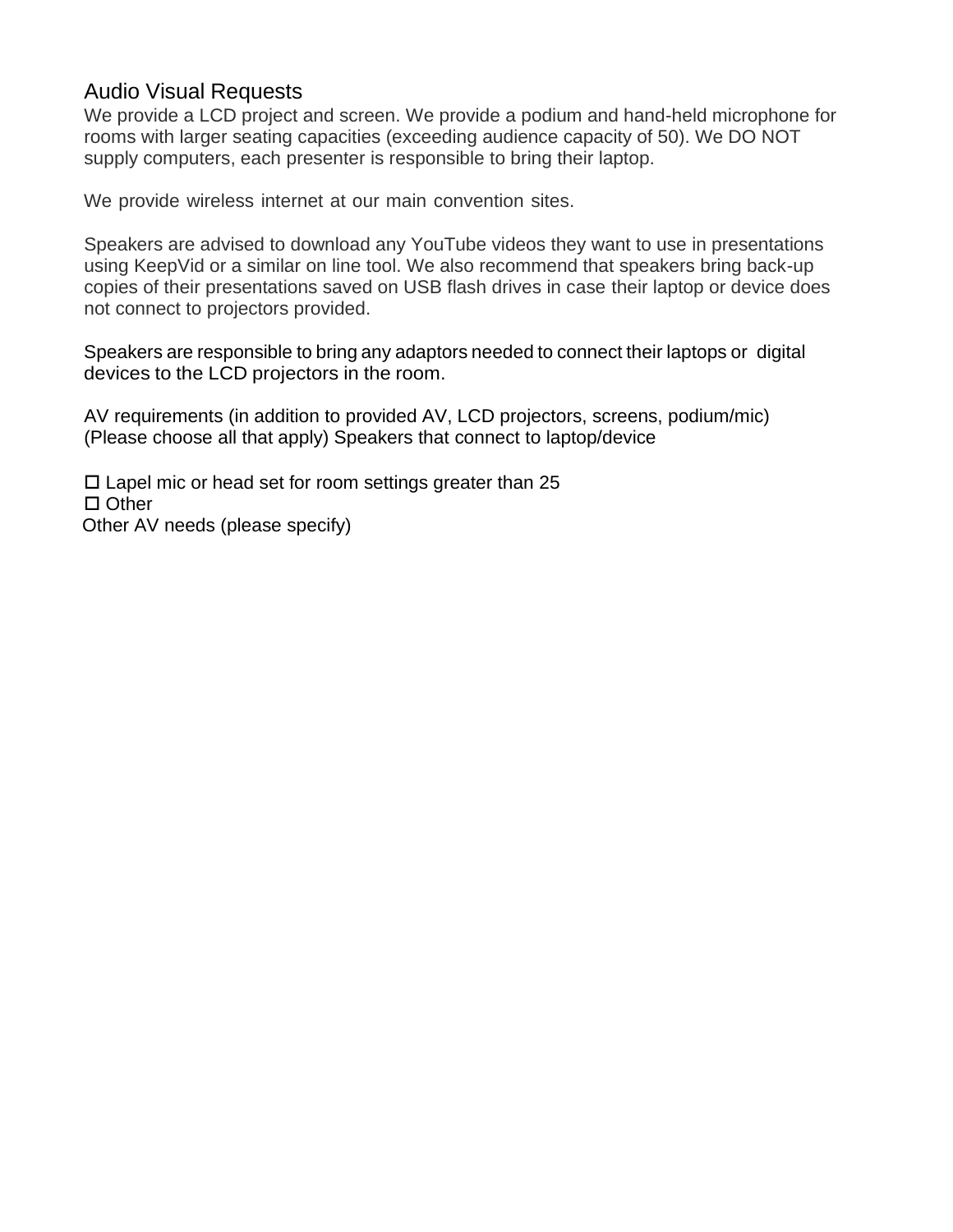# Session Preregistration

Pre-registration should only be requested for the following types of sessions:

- sessions to be held off-site.
- have limited capacity due to the nature of the session with an interactive component.
- sessions requiring a special setting that has limited space.

Note: Registration should NOT be used to limit the size of your audience.

Does your session require teachers to register in advance? (Choose your answer and delete the other)

If your session requires preregistration what is the maximum number of teachers who can register? NOTE: We are not recommending sessions which are smaller than 50 registrants.

Do teachers need to pay a fee to participate? If so, please ensure you have requested preregistration (Choose your answer)

Yes No

If yes, what is the cost per teacher?

**Please note there will be NO administration fee available to create your supplies list. The fees MUST be reasonable. Fees are ONLY recoverable for supplies.**

**Fees are not to be charged to cover the cost of photocopying. Please familiarize yourself with our speaker guidelines.**